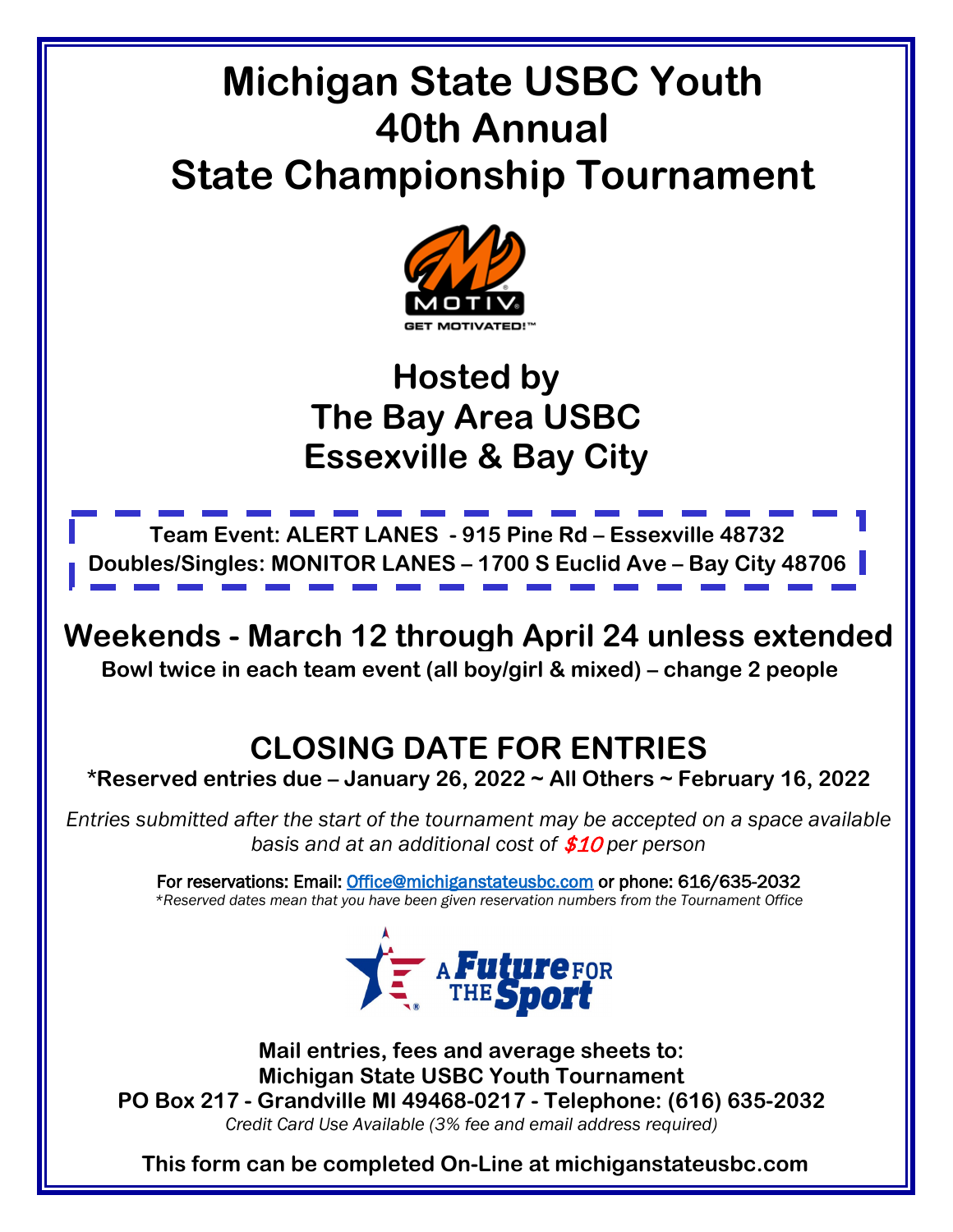- 1. Tournament is open to USBC Youth members who are members of certified programs in bowling centers within the state of Michigan.
- 2. USBC rules and regulations will govern this tournament.
- 3. **AVERAGES**:
	- a) Bowlers will use their highest 2020-21 average (Yearbook/Final Average sheet of 21 or more games) –
	- b) Bowlers with averages 10 or more pins higher as of 12/31/21 or as of 21 games (whichever comes LAST) than previous Yearbook/Final Average, will use that average. *Note: if a bowler does not have 21 or more games as of 12/31/21, an Individual Record Sheet for each league the bowler participates in must be submitted as soon as 21 games have been attained but PRIOR to tournament participation.* **IF NO YEARBOOK/FINAL AVERAGE – THEN . . .**
	- c) Bowlers will use their highest league average based on a minimum of 21 games as of December 31, 2021
	- **IF NO DECEMBER 31 AVERAGE of 21 games THEN . . .** d) If a bowler does not have the required number of games by December 31, 2021 an **Individual Record** sheet for **EACH** league the bowler participates in **MUST** be submitted as soon as 21 games have been attained but **PRIOR** to tournament participation.
	- e) If no winter, then summer
	- f) All other handicap division bowlers will bowl with zero handicap.
	- g) **SPORT/CHALLENGE BOWLING** Rule #201c. If a bowler only has a sport/challenge average, average adjustment will be made per the Average Adjustment Scale on bowl.com.
	- h) Any falsification of averages will result in disqualification of bowlers.
- 4. League average sheets or Individual Record Sheets (for every league your bowlers bowl in) as of December 31, 2021, **MUST** accompany the entry. In order to assist the tournament office, the **FIRST & LAST** names of those bowling in this tournament should be highlighted on the average sheet. (The average sheet submitted would be the final December average, which will include all games, bowled up to and including those bowled on December 31<sup>st</sup>). This is normally the first league sheet in January**. PLEASE DO NOT STAPLE TO THE ENTRIES. Average sheets are required for each league in which you bowl including Travel Leagues***.*

*Note: (Only one sheet per league needs to be submitted to cover multiple entries – but please highlight all entrants on the one sheet!*

- Handicap will be 90% from 210.
- 6. Bowlers will compete in average divisions in every event. Any bowler may elect to bowl in a scratch (no handicap) division – **however they cannot bowl in BOTH scratch and handicap in the same event.** If scratch is not indicated, bowler will be placed in the appropriate handicap division. A bowler may bowl in two Doubles (1 all male/female and 1 mixed), but only one singles. They shall also be allowed to bowl on two teams in each of the team events: Twice on an all male/female team and twice on a mixed team (changing 2 players on each). Entrants in the first Doubles event MUST also enter the Singles and vice-versa. Bowlers will only be allowed to bowl their singles at the time of their first doubles – Please schedule accordingly.

ALL EVENTS (\$1.00 additional fee). Any age may enter. Scores from Team, Doubles, and Singles will determine ALL EVENTS winners. All Events Division will be determined based on Singles class. All Events score for team/doubles event will be determined from **first appearance;** therefore, bowlers bowling multiple team/doubles events should indicate preference of scheduling.

| ALL EVENTS/SINGLES classes to be as follows: |                               |
|----------------------------------------------|-------------------------------|
| Male: Scratch (no handicap                   | Female: Scratch (no handicap) |
| $  Class A - 165 & Up$                       | Class A - 145 & Up            |
| $\vert$ Class B - 136-164                    | Class B - 120-144             |
| Class $C - 105 - 135$                        | Class C - 95-119              |
| Class D - 104 & Under                        | Class D - 94 & Under          |

7. Bowlers will bowl in the order listed on the entry form. Substitutes will be permitted in the same lineup position. Once a substitute has been put into play, the regular bowler cannot enter the lineup, unless an emergency arises at which time the tournament management will rule. If the name of the sub is not on the average sheet, he/she must present proof of average. Wherever possible, each team should furnish their own substitutes. **Bowlers will not be allowed to move to another team or doubles at the tournament site, unless their team or partner are not present at time of competition.** Only registered team/doubles bowlers are allowed in the immediate bowling area. Seating is for bowlers first!

- 8. Teams having substitute changes should report change to tournament director any time up to but not less than one hour prior to squad time.
- 9. Teams/Doubles partners will check in with the tournament office when ALL/BOTH members of the team are in the bowling center. Bowlers should report not less than 1 hour before squad time.
- 10. Tardy Players: Bowling shall begin in accordance with a previously arranged schedule, unless the tournament manager authorizes a delay. Any player or team arriving late shall begin play with the score count beginning with the frame and game then being bowled. No absentees or vacancy scores shall be permitted. **BOWLERS WHO DO NOT SHOW UP FOR THEIR SCHEDULED SQUAD TIME WILL RECEIVE A SCORE OF ZERO FOR THE TOURNAMENT.**
- 11. Smoking, use of tobacco products, drinking of alcoholic beverages or unsportsmanlike conduct by participants will not be permitted. Bowlers will not be permitted the use of pinball machines, pool tables or other amusement games during his/her assigned times. Outside food or drinks are **NOT** allowed to be brought into the center.
- 12. Awards will be given on a 1 in 10 ratio or greater portion thereof. CHAMPIONS will be the guests of the Michigan State USBC Youth at the Michigan State USBC Youth Annual Championship Awards Banquet (date to be determined). All award fees to be returned 100%.
- 13. All balls used in this tournament play must meet USBC specifications. Altering the surface of a bowling ball by the use of abrasives or chemical solvents while bowling in certified competition is prohibited. If a particular ball is challenged and found to be illegal, the bowler's score for that event will be disallowed. Altering the surface may NOT be done between doubles and singles – USBC Rule 18/2.
- 14. A fee of \$52 per team, \$26 per doubles, \$13.00 per singles and an optional \$1.00 per person for All Events must accompany the entry. No refunds will be issued – USBC rule 314. Overpayments of \$10.00 or less will not be refunded. Checks returned for insufficient funds will be assessed a \$30 fee.
- 15. Every effort will be made to accommodate requested dates and times; however, scheduling will be done on a first-come-first-serve basis, with times being assigned where possible according to distance traveled. Reserved entries are due January 26 (No Exceptions), or your dates are subject to release and entries being scheduled with all others on the first-come-first-serve basis. **To make reservations, you must EMAIL, FAX OR SEND A WRITTEN REQUEST** (no phone calls).
- 16. Errors in scoring must be reported to the Tournament Director within 24 hours. Errors in Posted Position Standings must be reported within 1 week of Final Posting or scores will stand as posted on the website.
- 17. Local area bowlers may be scheduled to bowl the doubles/singles event on Saturday, April 16 if entries warrant (Easter Saturday).
- 18. **Proper bowling attire should be worn – no hats or offensive clothing.** The dress code will be enforced and the tournament director(s) have the authority to ask bowler(s) to change or be disqualified.
- 19. Bowlers may be required to show their USBC membership cards when checking in. A copy of membership cards from bowl.com will also be accepted. Please bring balls and shoes if possible!
- The use of electronics is prohibited while participating in the tournament.
- 21. Any requests for changes in dates/times must be done in writing by Email, Fax or Letter (no phone calls) **by the league official only**.
- 22. Any disputes during the tournament or exceptions to the above rules will be resolved at the discretion of the tournament manager and/or the tournament committee.

| <b>TEAM EVENT DIVISIONS</b> |                                                                                                                                             |                |  |  |  |
|-----------------------------|---------------------------------------------------------------------------------------------------------------------------------------------|----------------|--|--|--|
| <b>MALE</b>                 | <b>FEMALE</b>                                                                                                                               | MIXED          |  |  |  |
| Scratch                     | Scratch                                                                                                                                     | Scratch        |  |  |  |
| A: 640 & Up                 | A: 560 & Up                                                                                                                                 | A: 640 & Up    |  |  |  |
| B: 544-639                  | B: 480-559                                                                                                                                  | B: 511-639     |  |  |  |
| $C: 440 - 543$              | $C: 400-479$                                                                                                                                | $C: 400 - 510$ |  |  |  |
| D: 439 & Under              | D: 399 & Under                                                                                                                              | D: 399 & Under |  |  |  |
|                             |                                                                                                                                             |                |  |  |  |
|                             | DOUBLES DIVISIONS (Singles - see rule #6)                                                                                                   |                |  |  |  |
| <b>MALE</b>                 | <b>FEMALE</b>                                                                                                                               | <b>MIXED</b>   |  |  |  |
| Scratch                     | Scratch                                                                                                                                     | Scratch        |  |  |  |
| A: 325 & Up                 | A: 285 & Up                                                                                                                                 | A: 325 & Up    |  |  |  |
| B: 272-324                  | B: 240-284                                                                                                                                  | B: 272-324     |  |  |  |
| $C: 220-271$                | $C: 191-239$                                                                                                                                | C: 200-271     |  |  |  |
| D: 219 & Under              | D: 190 & Under                                                                                                                              | D: 199 & Under |  |  |  |
|                             | No Division Changes from Scratch to Handicap or Handicap to Scratch<br>after the start of the Tournament - Review Confirmations IMMEDIATELY |                |  |  |  |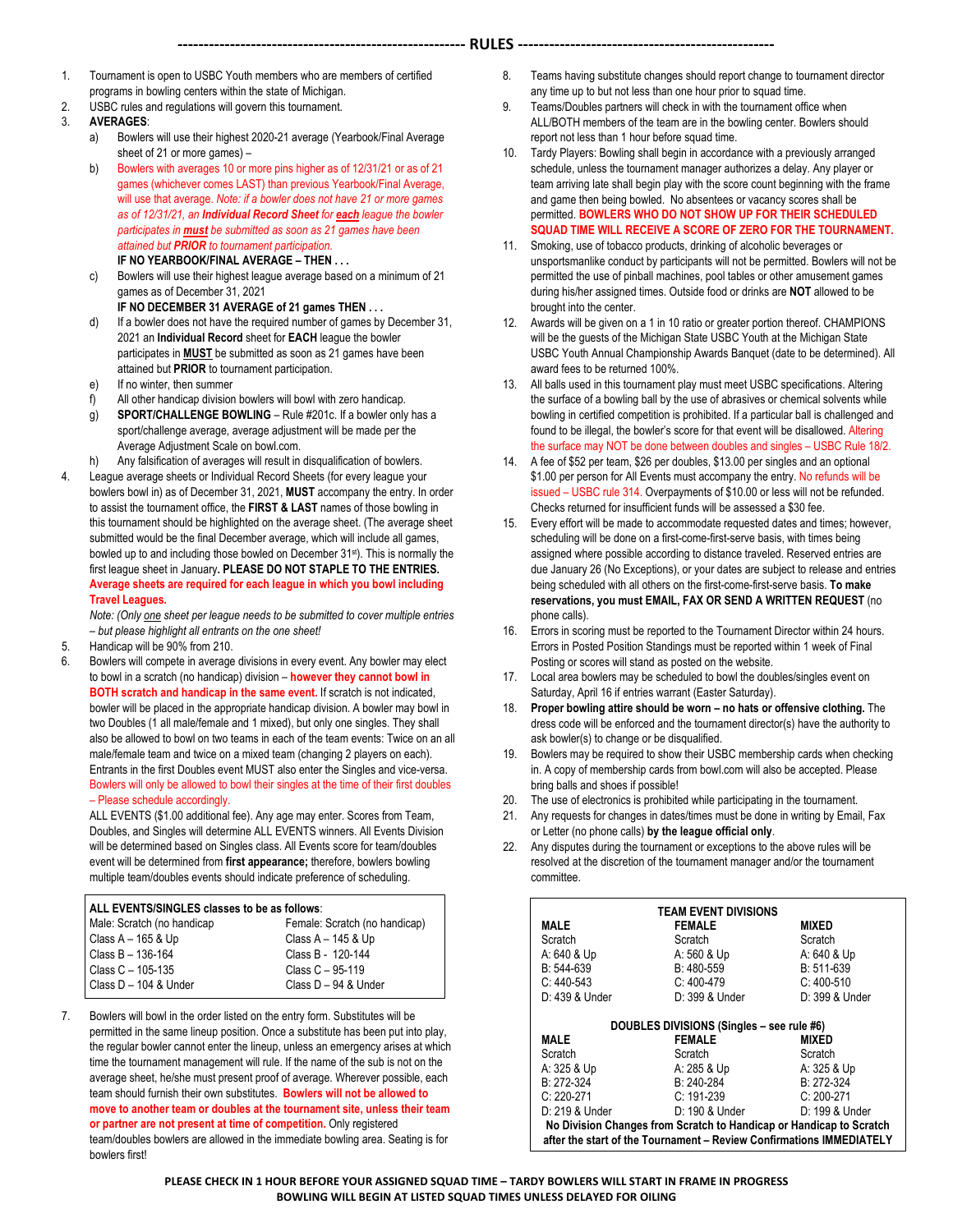### *Michigan State Youth Championship – USBC Certified #4227*

|                     | <b>Michigan State Youth Championship - <math>\text{usBC}</math> Certified #4227</b>                                                                                 |                             |      |                              |                                                   | <b>OFFICE USE ONLY</b>  |              |                          |               |                                           |                          |
|---------------------|---------------------------------------------------------------------------------------------------------------------------------------------------------------------|-----------------------------|------|------------------------------|---------------------------------------------------|-------------------------|--------------|--------------------------|---------------|-------------------------------------------|--------------------------|
|                     |                                                                                                                                                                     |                             |      |                              |                                                   |                         | Amount Paid: |                          |               | Entry #:                                  |                          |
|                     |                                                                                                                                                                     | Date Received:              |      |                              |                                                   |                         |              |                          |               |                                           |                          |
|                     |                                                                                                                                                                     |                             | Team |                              |                                                   | Doubles/Singles         |              |                          |               |                                           |                          |
|                     |                                                                                                                                                                     |                             |      |                              |                                                   |                         |              |                          |               |                                           |                          |
|                     |                                                                                                                                                                     |                             |      |                              |                                                   | Squad:                  |              |                          |               |                                           |                          |
|                     | (Confirmations will be sent to this email)                                                                                                                          |                             |      |                              |                                                   | Date:                   |              |                          |               |                                           |                          |
|                     | Note: All League Officials must have current membership, RVP and safesport status                                                                                   |                             |      |                              |                                                   | Time:                   |              |                          |               |                                           |                          |
|                     | <b>TOURNAMENT DATES/TIMES</b>                                                                                                                                       |                             |      |                              | List 3 choices of Dates/Times:                    |                         |              |                          |               |                                           |                          |
| March:              | 12-13, 19-20, 26-27                                                                                                                                                 |                             |      |                              | Is this a reserved date: Yes ________ No ________ |                         |              |                          |               |                                           |                          |
| April:              | 2-3, 9-10, 23-24 (no bowling Easter weekend 16-17)                                                                                                                  |                             |      |                              |                                                   |                         |              | <b>Team</b>              | D/S           |                                           |                          |
| <b>SQUAD TIMES:</b> |                                                                                                                                                                     |                             |      |                              | 1 <sup>st</sup> Choice:                           |                         |              |                          |               |                                           |                          |
| Team:               |                                                                                                                                                                     | Doubles/Singles:            |      |                              |                                                   | 2 <sup>nd</sup> Choice: |              |                          |               |                                           |                          |
|                     | Saturdays: 8:30 am, 11;45 am 3:00 pm                                                                                                                                | Saturdays: 9:00 am, 1:30 pm |      |                              |                                                   | 3rd Choice:             |              |                          |               |                                           |                          |
|                     | Sundays: 9:00 am, 1:00 pm<br>All squads are subject to cancellation/change - pending number of entries and                                                          | Sundays: 9:00 am, 1:30 pm   |      |                              |                                                   |                         |              |                          |               | Choices will be honored ONLY if available |                          |
|                     | Smaller squads could be combined                                                                                                                                    |                             |      |                              |                                                   |                         |              |                          |               |                                           |                          |
|                     | Mark All Events on ONE entry only. - No Division Changes After Start of Tournament - Review Confirmations IMMEDIATELY -<br><b>BOWLERS WILL BOWL IN ORDER LISTED</b> |                             |      |                              |                                                   |                         |              |                          |               | <b>Highest Average Information Only</b>   |                          |
|                     | <b>Important - Bowler Information MUST be completed</b><br>USBC Membership #                                                                                        |                             |      |                              |                                                   |                         | Yearbook     | Sport/                   |               | See Rule 3b                               | Sport/                   |
|                     | Ex: 8345-134652<br>LIST NAME AS IT APPEARS ON MEMBERSHIP CARD                                                                                                       |                             |      |                              | Male or<br>Birthdate<br>Female                    | #<br>Games              | AVG          | Challenge<br>Avg $\sqrt$ | $\#$<br>Games | 12/31/21<br>AVG                           | Challenge<br>Avg $\sqrt$ |
|                     | Name:                                                                                                                                                               |                             |      |                              |                                                   |                         |              |                          |               |                                           |                          |
| Address:            |                                                                                                                                                                     | City/Zip:                   |      |                              |                                                   |                         |              |                          |               |                                           |                          |
|                     |                                                                                                                                                                     |                             |      |                              |                                                   |                         |              |                          |               |                                           |                          |
| מ<br>∠              | Name:                                                                                                                                                               |                             |      |                              |                                                   |                         |              |                          |               |                                           |                          |
| Address:            |                                                                                                                                                                     | City/Zip:                   |      |                              |                                                   |                         |              |                          |               |                                           |                          |
| 3                   | Name:                                                                                                                                                               |                             |      |                              |                                                   |                         |              |                          |               |                                           |                          |
| Address:            |                                                                                                                                                                     | City/Zip:                   |      |                              |                                                   |                         |              |                          |               |                                           |                          |
|                     |                                                                                                                                                                     |                             |      |                              |                                                   |                         |              |                          |               |                                           |                          |
| 4                   | Name:                                                                                                                                                               |                             |      |                              |                                                   |                         |              |                          |               |                                           |                          |
| Address:            |                                                                                                                                                                     | City/Zip:                   |      |                              |                                                   |                         |              |                          |               |                                           |                          |
|                     | <b>DOUBLES/SINGLES EVENT!</b> Indicate if second doubles                                                                                                            |                             |      |                              |                                                   |                         |              |                          |               | This Section MUST be completed            |                          |
|                     | Doubles Partners - Please complete ALL information for each bowler -                                                                                                |                             |      |                              |                                                   |                         |              |                          |               | Entry Fee Calculations (NO 1/2 PAIRS)     |                          |
|                     | Singles MUST be listed on FIRST DOUBLES APPEARANCE                                                                                                                  |                             |      |                              |                                                   |                         |              |                          | Team          | 2550_                                     | - \$                     |
| <b>Doubles</b>      | Add Personal Information on back if bowler is not listed above – no $\frac{1}{2}$ pairs                                                                             |                             |      | Indicate Scratch or Handicap |                                                   |                         |              |                          |               | Doubles on THIS entry ___ @ \$26/pair \$  |                          |
| Confirmation #      | Name as it Appears on USBC Membership Card                                                                                                                          |                             | AE   | Doubles                      | Singles/AE                                        |                         |              |                          |               | Singles on THIS entry @ \$13 each \$      |                          |

| <b>Doubles</b><br>Confirmation# | Name as it Appears on USBC Membership Card | <b>AE</b> | Doubles | Indicate Scratch or Handicap<br>Singles/AE |
|---------------------------------|--------------------------------------------|-----------|---------|--------------------------------------------|
|                                 |                                            |           |         |                                            |
|                                 |                                            |           |         |                                            |
|                                 |                                            |           |         |                                            |
|                                 |                                            |           |         |                                            |
|                                 |                                            |           |         |                                            |

*Entries received after start of tournament are at an additional cost of \$10/per person*

List Doubles on one entry only- **NO ½ PAIRS (bowlers not listed above – list on back) No change in lineup at Tourn. Check-in –** Substitute must take place of original entrant *Complete both sides of this entry and submit only this page – Keep Rules Page*

Fees Enclosed: Yes \_\_\_\_\_\_\_\_ No Please invoice me to use my credit card: Email: \_\_\_\_\_\_\_\_\_\_\_\_\_\_\_\_\_\_\_\_\_\_\_\_\_\_\_\_\_\_\_\_\_\_

All Events on THIS entry  $\frac{\pi}{2}$   $\frac{\pi}{2}$  each  $\frac{\pi}{5}$ 

**Total Fees THIS Entry** \$

*Credit cards will be accepted for entry fees and will incur a 3% service charge. See back for more information. MUST be paid within (7) days of receipt of Invoice*